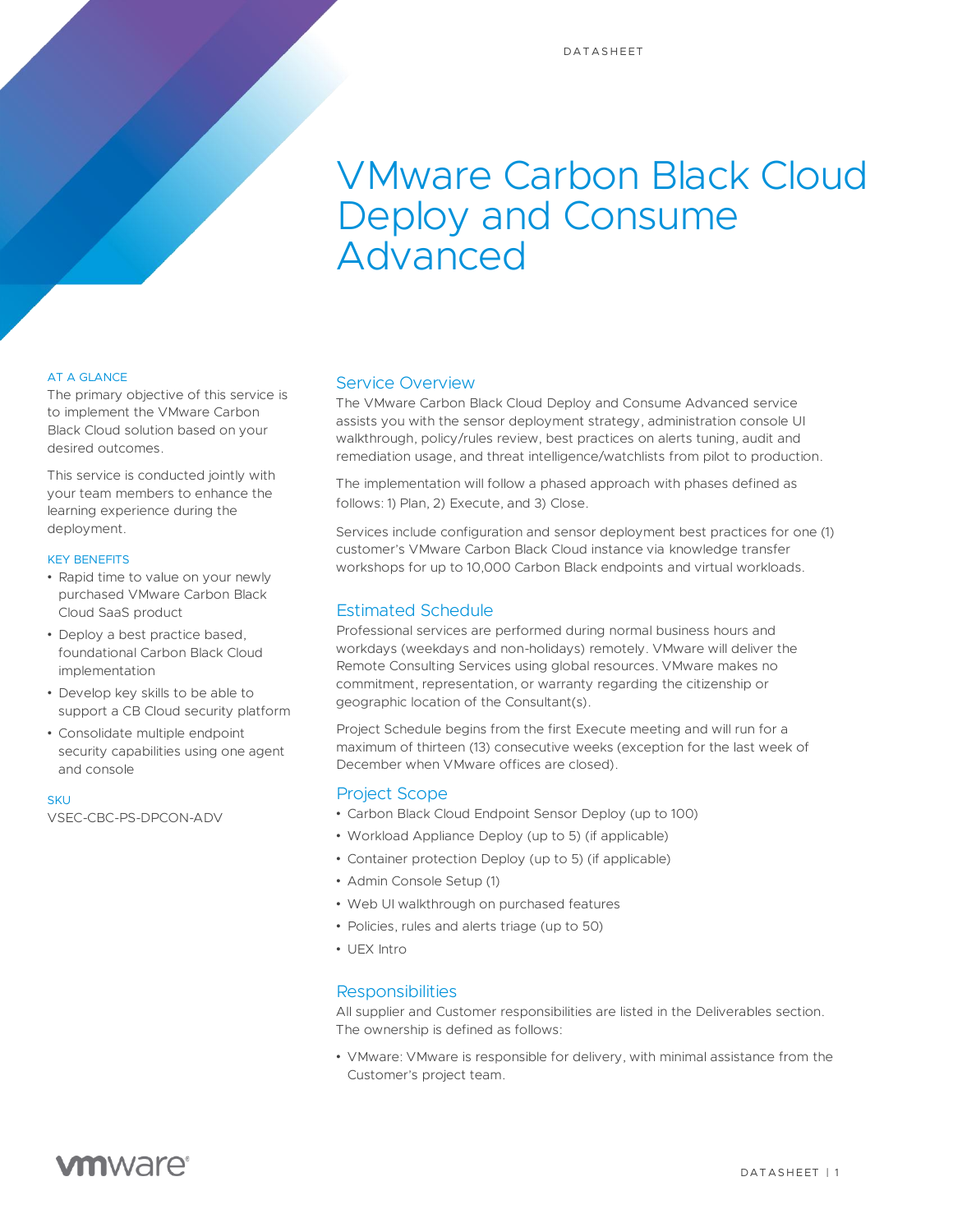- Joint: VMware and the Customer's project team are jointly responsible for delivery.
- CUSTOMER: The Customer is responsible for delivery, with minimal assistance from VMware.

### **Deliverables**

| ID               | <b>DESCRIPTION</b>                                                | TOOL/DELIVERABLE                                                   | <b>PRIMARY</b><br>OWNER | <b>COMMENTS</b>                                                                                                 |  |  |  |
|------------------|-------------------------------------------------------------------|--------------------------------------------------------------------|-------------------------|-----------------------------------------------------------------------------------------------------------------|--|--|--|
| PHASE 1: PLAN    |                                                                   |                                                                    |                         |                                                                                                                 |  |  |  |
| 1.1              | Kick-Off Meeting                                                  | Solution Overview<br>presentation                                  | Joint                   | Initial meeting to<br>discuss project scope,<br>objectives, impact<br>assessment, and<br>teams                  |  |  |  |
| 1.2              | Review<br>Datasheet                                               | $\overline{a}$                                                     | <b>CUSTOMER</b>         | Understand service<br>assumptions, scope,<br>and completion criteria                                            |  |  |  |
| 1.3              | Review Pre-<br>Installation<br>Requirements                       | Operating<br>Environment<br>Requirements (OER)<br>document         | Joint                   | Minimum system<br>requirements                                                                                  |  |  |  |
| 1.4              | Review Change<br>Management<br>Strategy                           | $\overline{a}$                                                     | <b>CUSTOMER</b>         | Customer determines<br>a change management<br>process for agent<br>testing and installation                     |  |  |  |
| Phase 2: Execute |                                                                   |                                                                    |                         |                                                                                                                 |  |  |  |
| 2.1              | Pilot<br>Deployment                                               | Deploy up to one<br>hundred (100)<br>Carbon Black Cloud<br>sensors | <b>CUSTOMER</b>         | Customer defines an<br>end-user<br>communication plan<br>for pilot user<br>community                            |  |  |  |
| 2.2              | Register<br>Appliance in the<br>vCenter Server<br>(if applicable) | Deploy up to five (5)<br>Carbon Black Cloud<br>Workload appliance  | Joint                   | Generate the API ID<br>and key to establish<br>connection between<br>appliance and Carbon<br><b>Black Cloud</b> |  |  |  |
| 2.3              | Kubernetes<br>Cluster<br>Operator(s) (if<br>applicable)           | Deploy up to five (5)<br>Kubernetes Cluster<br>Operator(s)         | Joint                   | Assist with<br>deployment of<br>Kubernetes Cluster<br>Operator(s) (if<br>applicable)                            |  |  |  |
| 2.4              | Configuration<br>Assistance                                       | Create up to fifty<br>(50) policies and/or<br>rules                | Joint                   | Assist analyzing event<br>data, define reputation<br>rules, behavioral rules,<br>and permission rules           |  |  |  |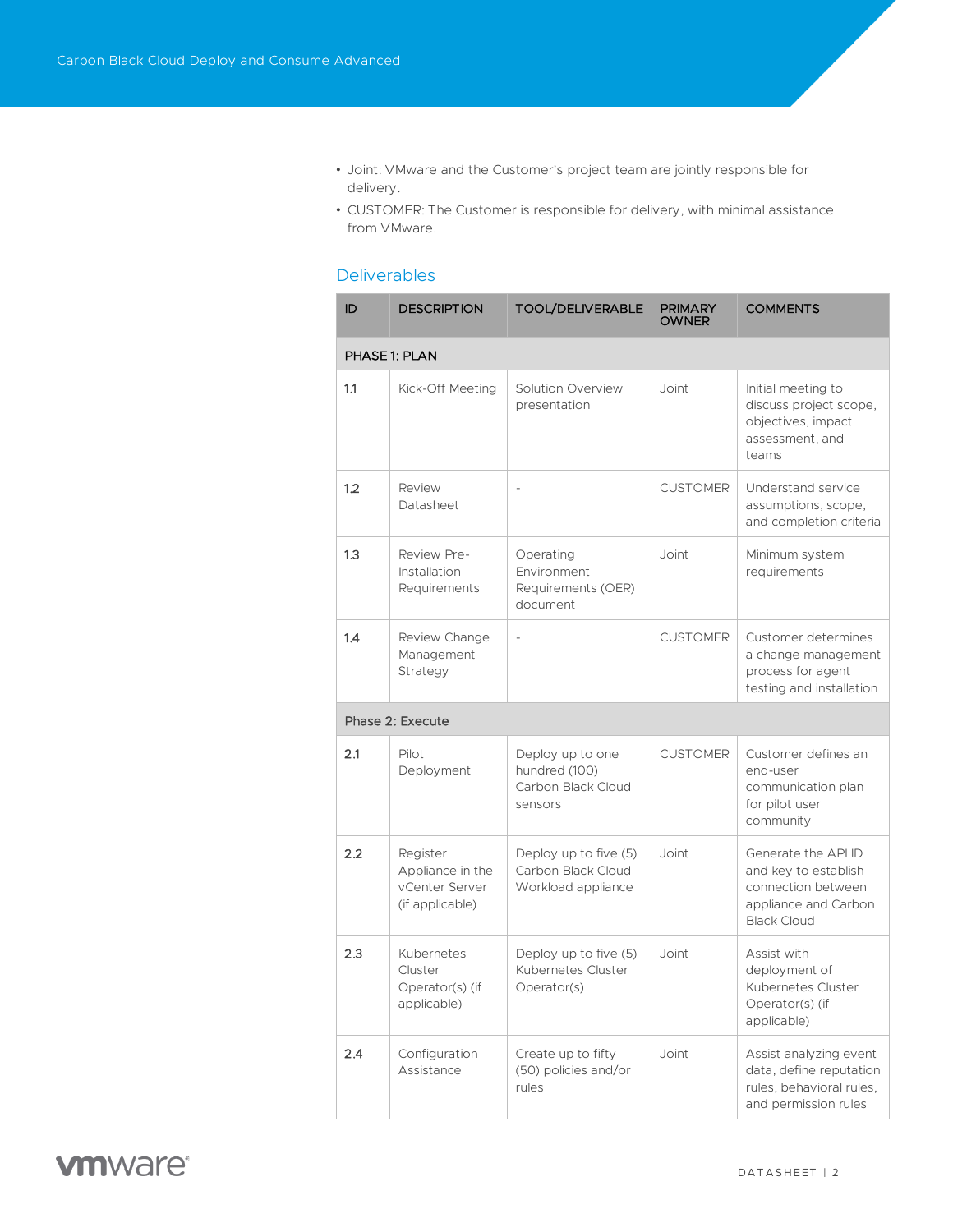| 2.5            | Product<br>Adoption<br><b>Document</b>    | Product adoption<br>quide                                                | VMware          | High-level operational<br>quide                                                                                                |  |  |
|----------------|-------------------------------------------|--------------------------------------------------------------------------|-----------------|--------------------------------------------------------------------------------------------------------------------------------|--|--|
| 2.6            | Production<br>Deployment                  | Deploy remaining<br>Carbon Black Cloud<br>sensors                        | <b>CUSTOMER</b> | Customer deploys<br>solution to production<br>endpoints                                                                        |  |  |
| 2.7            | Alerts and<br>Unexpected<br><b>Blocks</b> | Review and triage up<br>to fifty (50) alerts<br>and unexpected<br>blocks | Joint           | Assist with alert<br>notifications and triage                                                                                  |  |  |
| 2.8            | Alerts<br>Investigation                   | Investigate alerts and<br>provide improvement<br>plan                    | <b>VMware</b>   | Access to customer<br>cloud Instance to<br>Investigate alerts and<br>provide Improvement<br>plan (upon customer's<br>approval) |  |  |
| Phase 3: Close |                                           |                                                                          |                 |                                                                                                                                |  |  |
| 3.1            | Customer<br>Support<br>Transition         | Project closure email                                                    | VMware          | Transition to support                                                                                                          |  |  |

### Completion Criteria

The project is deemed complete upon ONE of the following criteria – whichever comes first:

- 1. Completion of all service deliverables in the Deliverables section.
- 2. After thirteen (13) consecutive weeks from date the project is moved to Phase 2 Execute (Deliverable 2.1).
- 3. After 12 months from purchase date.
- 4. If the services were purchased using PSO credits the services expire the same time the credits expire unless a credit extension is requested. Work with your Account Executive to determine a plan for all remaining credits on the account and request an extension*.*

## Out of Scope

The following are the out of scope items for this project.

#### General

- Installation and configuration of custom or third-party applications and operating systems on deployed virtual machines.
- Operating system administration including the operating system itself or any operating system features or components.
- Management of change to virtual machines, operating systems, custom or third-party applications, databases, and administration of general network changes within Customer control.

# **vm**ware<sup>®</sup>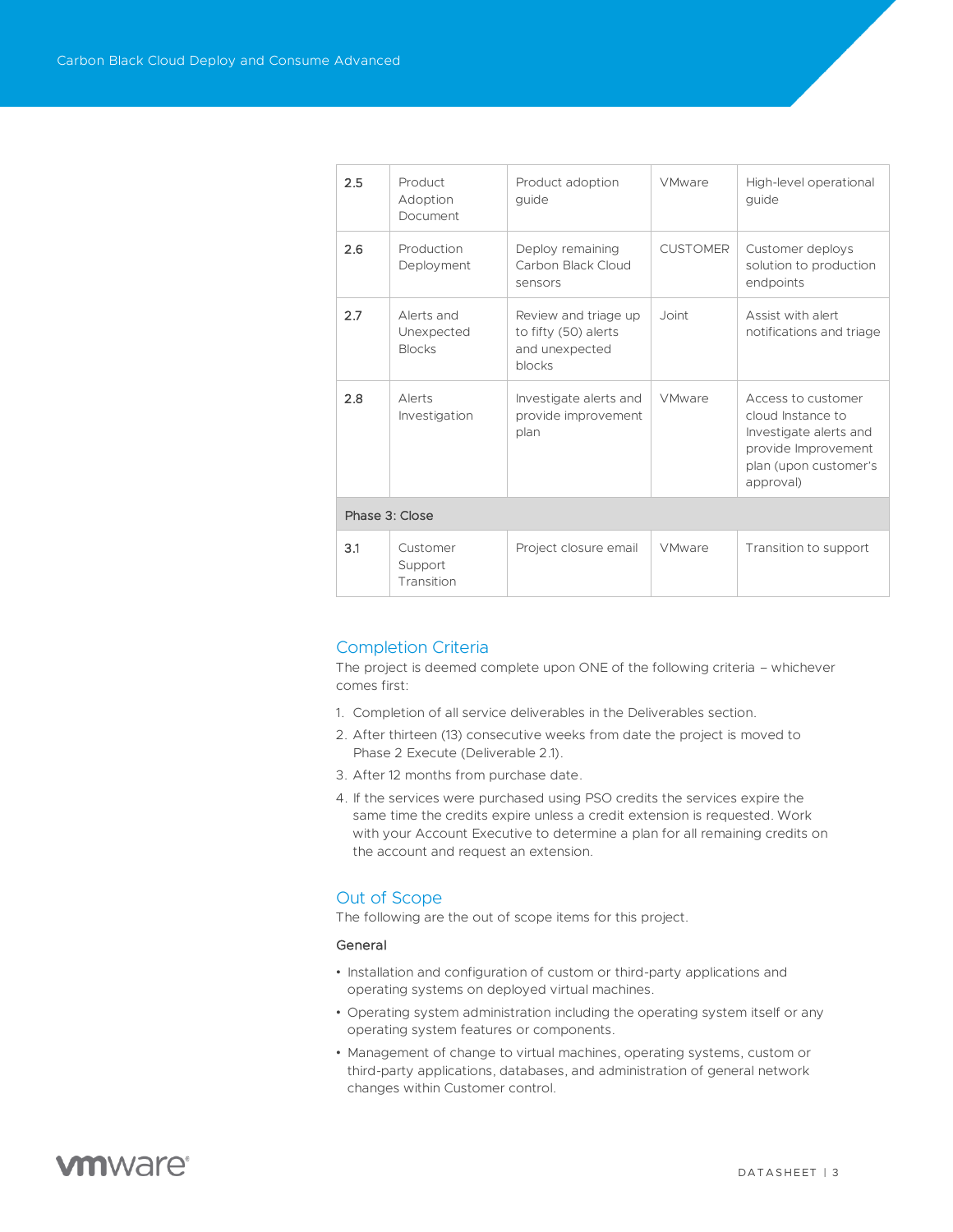- Remediation work associated with any problems resulting from the content, completeness, accuracy, and consistency of any data, materials, or information supplied by Customer.
- Installation or configuration of VMware products not included in the scope of this document.
- Installation and configuration of third-party software or other technical services that are not applicable to VMware components.
- Configuration of VMware products used for the service other than those implemented for the mutually agreed to use cases.
- Customer solution training other than the defined knowledge transfer session.

#### Carbon Black Cloud

- Remediation/removal of unauthorized, malicious, or unwanted files.
- Investigation and analysis of potential malware and threats.
- Configuring more than one administration console.
- Building of custom scripts or feeds.
- Performing custom threat feed configuration.
- Customer solution training other than the defined in scope services.
- Developing custom documentation.
- Troubleshooting integration or infrastructure issues when deemed to be non-Company product issues.

# **vm**ware<sup>®</sup>